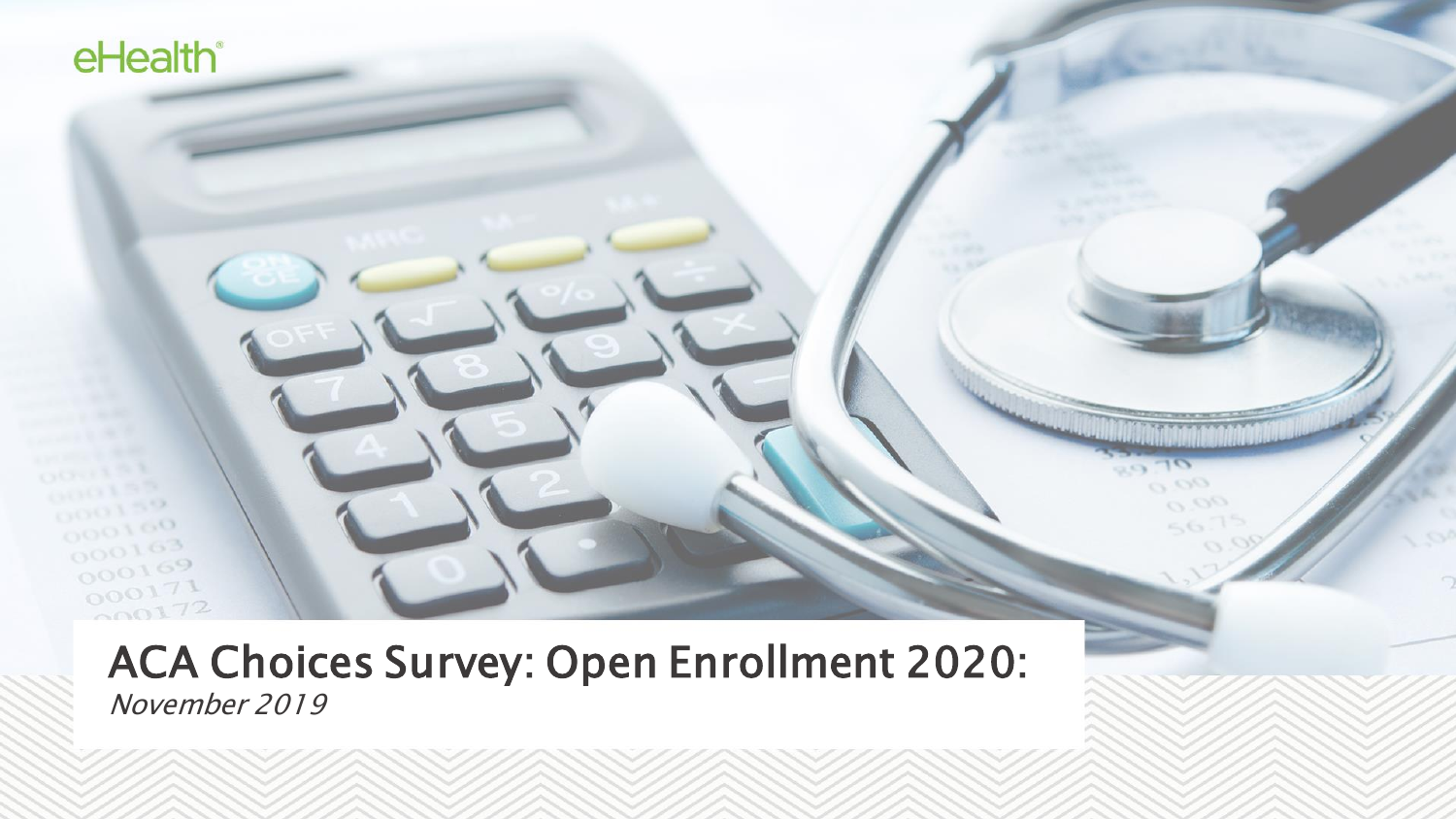### Study Overview

The Affordable Care Act's (ACA's) nationwide open enrollment period for 2020 health insurance coverage began on November 1 and continues through December 15, 2019. For many consumers, this may be their only chance to review their coverage options and pick a new individual or family plan for the year.

The findings in this report are based on a survey of 508 individuals and families with ACAcompliant health insurance plans they purchased through eHealth.com. Highlights include the following:

- **Most people enrolled in ACA plans intend to shop during open enrollment:** Nearly eight in ten respondents (79%) intend to review their 2020 coverage options before December 15, 2019.
- **Those not receiving government subsidies are more inclined to switch plans:** 42% of those not receiving government subsidies say they're likely to switch to a new plan, compared to 35% of subsidy recipients.
- **Unsubsidized consumers are significantly less happy with premiums:** 76% of those receiving government subsidies express satisfaction with their monthly premium, compared to 33% of those not receiving subsidies.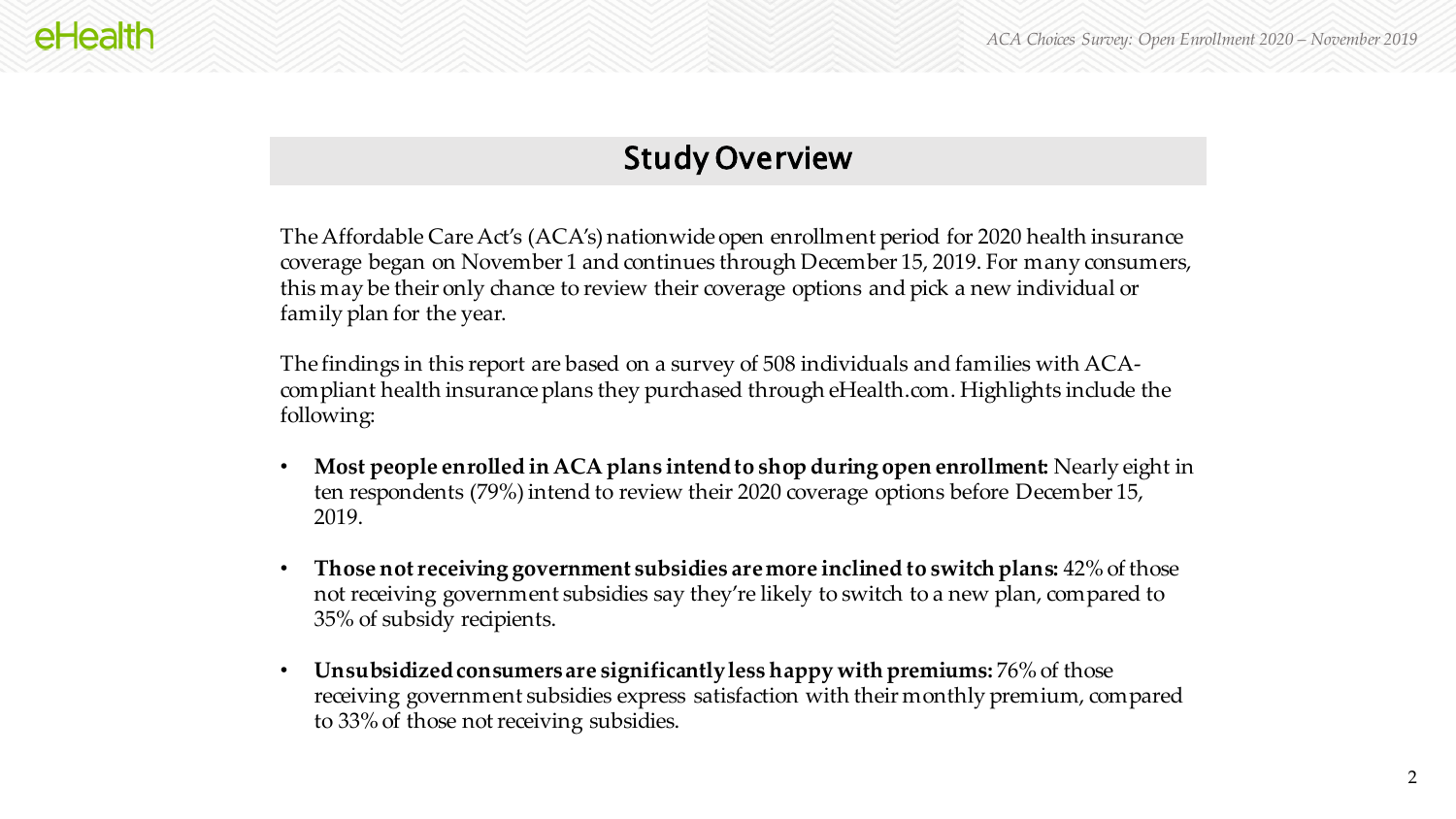#### **Eight in ten ACA plan enrollees intend to review their coverage options during open enrollment**

eHealth

- 79% said they intend to review their coverage options during the nationwide open enrollment period for 2020 coverage.
- 21% do not intend to review their 2020 coverage options.

### **Do you intend to review your 2020 coverage options during open enrollment?**



**Those receiving ACA subsidies more likely to shop during open enrollment:** 89% of those receiving government premium subsidies plan to shop for coverage during open enrollment, compared to 79% of the unsubsidized.

**Older enrollees more likely to shop**: 88% of respondents ages 55 to 64 said they plan to review their coverage options during open enrollment, compared to 76% of those between the ages of 25 and 34.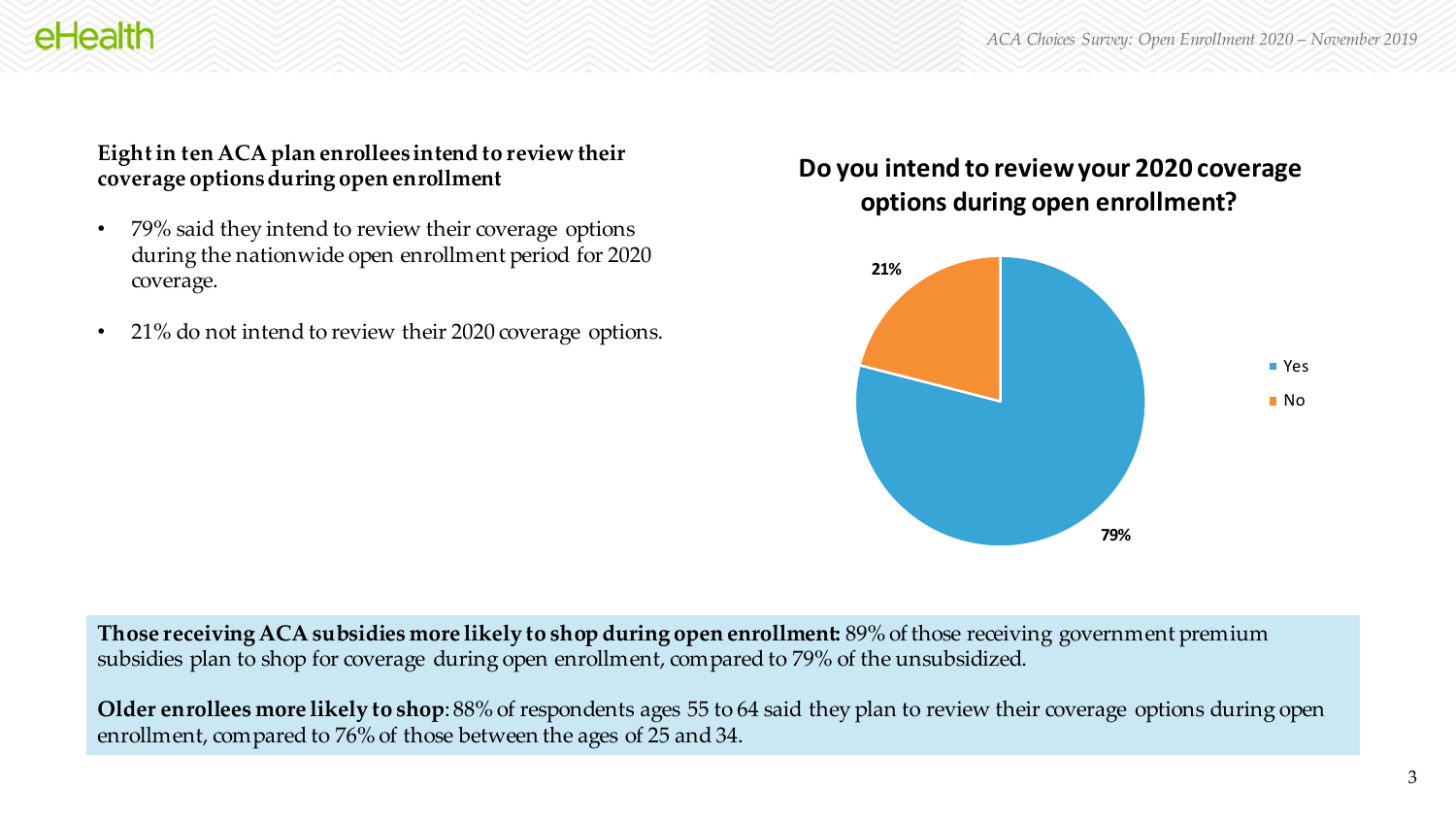### **Among those who intend to review their options, 40% think they are likely to switch plans for 2020**

- 14% said they were very likely to switch to a new plan.
- 26% considered it somewhat likely they would switch to a new plan.
- 30% said they were neither likely nor unlikely to switch plans.
- 16% said it was somewhat unlikely they would switch to a new plan.
- 15% considered it very unlikely they would switch to a new plan.

### **How likely are you to switch to a new health insurance plan for 2020?**



**The unsubsidized more likely to switch when they shop:** Among those intending to review their options for 2020, 42% of those not receiving government premium subsidies said they were likely to switch to a new plan, compared to 35% of those receiving subsidies.

**The early middle aged are most likely to switch**: Among those intending to review their options for 2020, 48% of those between the ages of 45 and 54 said they were likely to switch plans, compared to 33% of those between the ages of 55 and 64.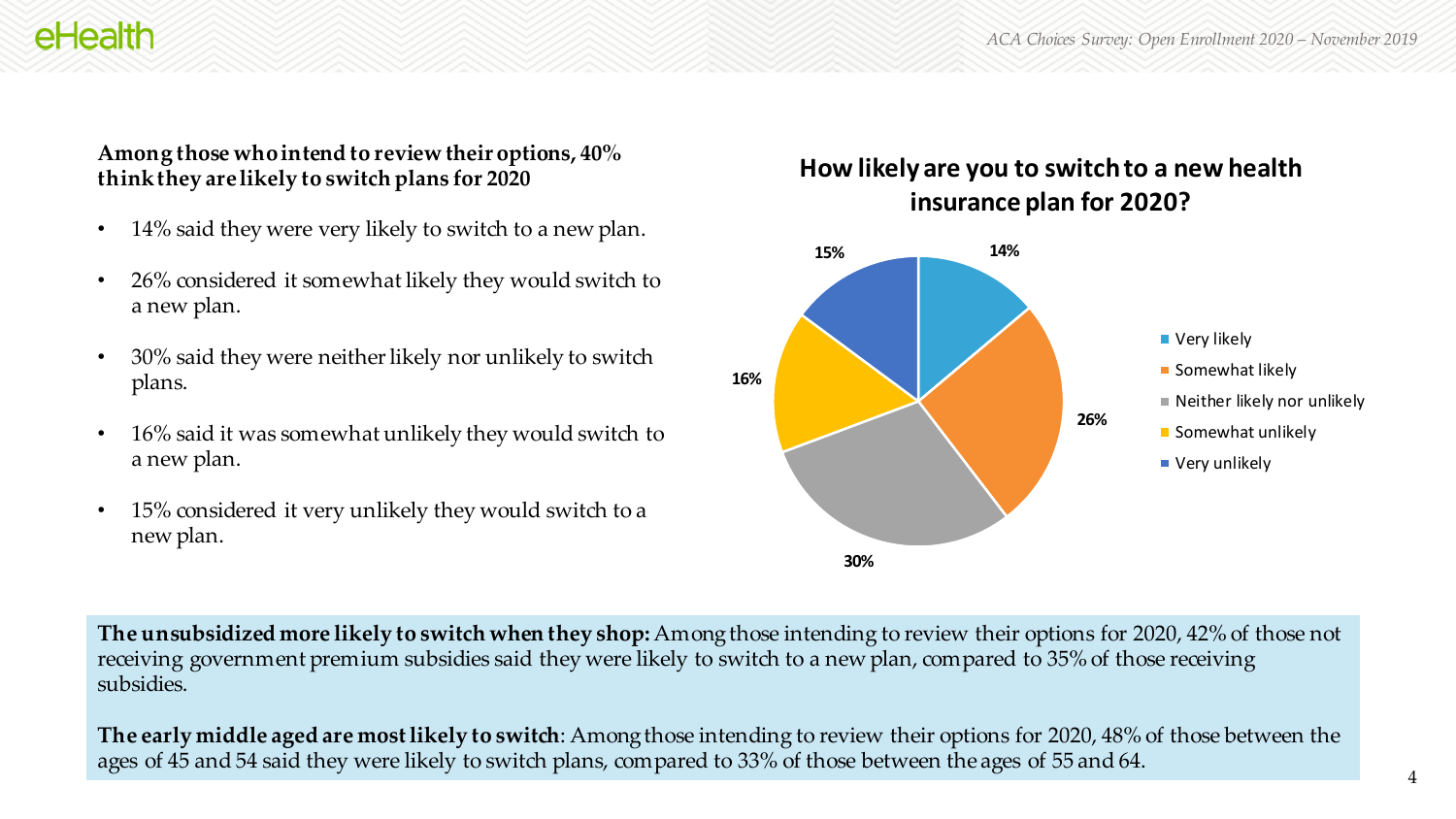### **Two thirds of ACA plan enrollees express satisfaction with their current health insurance plan**

- 29% said they were very satisfied with their current health plan.
- 39% said they were somewhat satisfied with their current plan.
- 16% were neither satisfied nor dissatisfied with their current plan.
- 12% were somewhat dissatisfied with their current plan.
- 4% were very dissatisfied with their current plan.





**Subsidy recipients more likely to express satisfaction with coverage:** 85% of respondents who are receiving government premium subsidies said they are satisfied with their coverage, compared to 63% of those not receiving subsidies.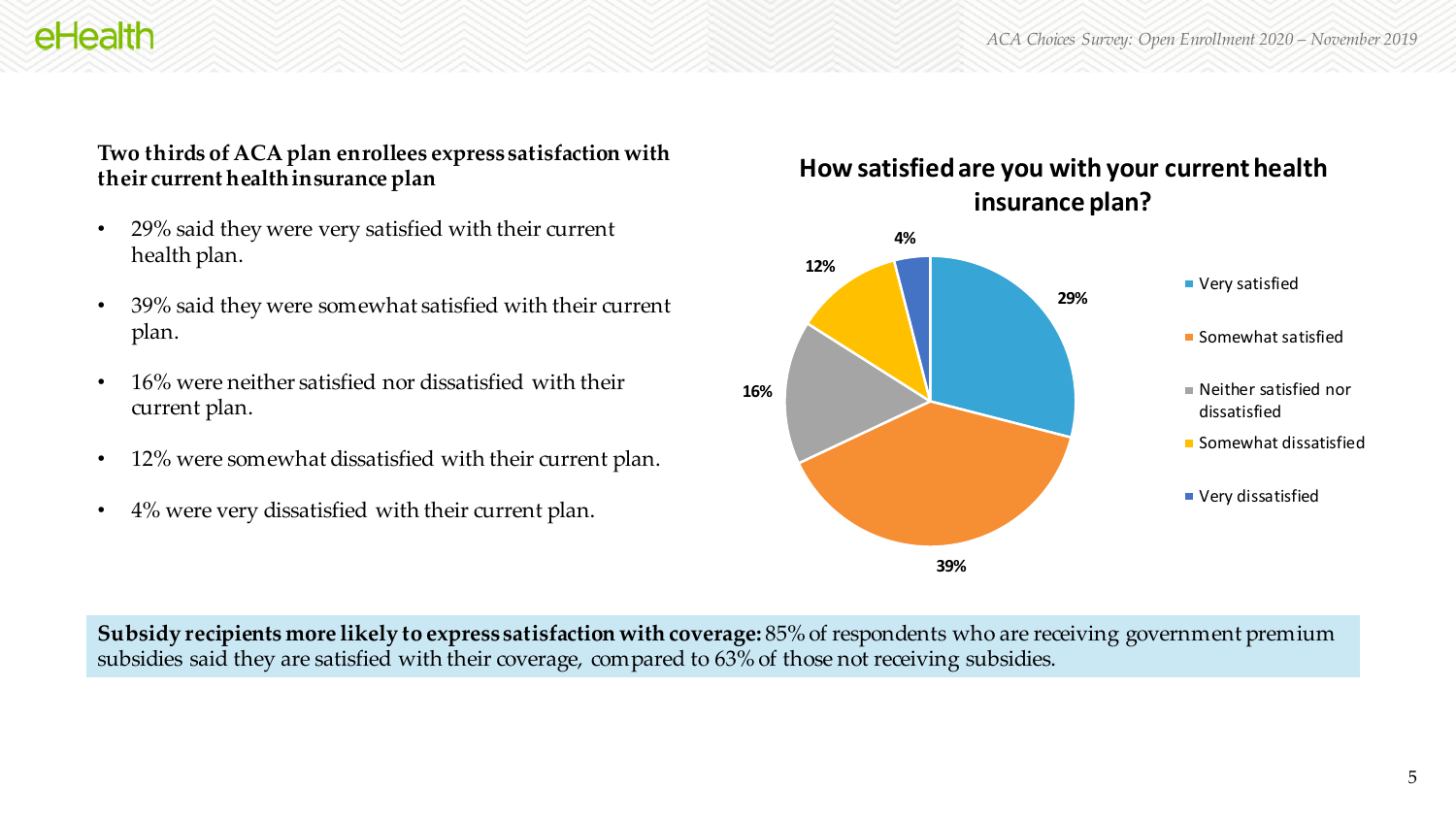#### **More than four in ten (45%) express dissatisfaction with the monthly premium they pay for their health plan**

- 21% of respondents said they were very satisfied with their monthly premium.
- 22% were somewhat satisfied with their monthly premium.
- 13% were neither satisfied nor dissatisfied.
- 24% were somewhat dissatisfied with their monthly premium.
- 21% were very unsatisfied with their monthly premium.

### **Specifically, how satisfied are you with your current plan's monthly premium?**



**Subsidy recipients much more likely to be happy with their monthly premiums:** Overall, 76% of those receiving government premium subsidies were satisfied with their monthly premiums, compared to 33% of those no receiving subsidies.

**The middle aged least satisfied with their premium:** Respondents age 45 to 54 were most likely to express dissatisfaction with their premium (57%) while those age 25 to 34 were the least likely to express dissatisfaction (30%).

**More men dissatisfied with their premium than women**: A majority of men (52%) expressed dissatisfaction with their monthly premiums, compared to 41% of women.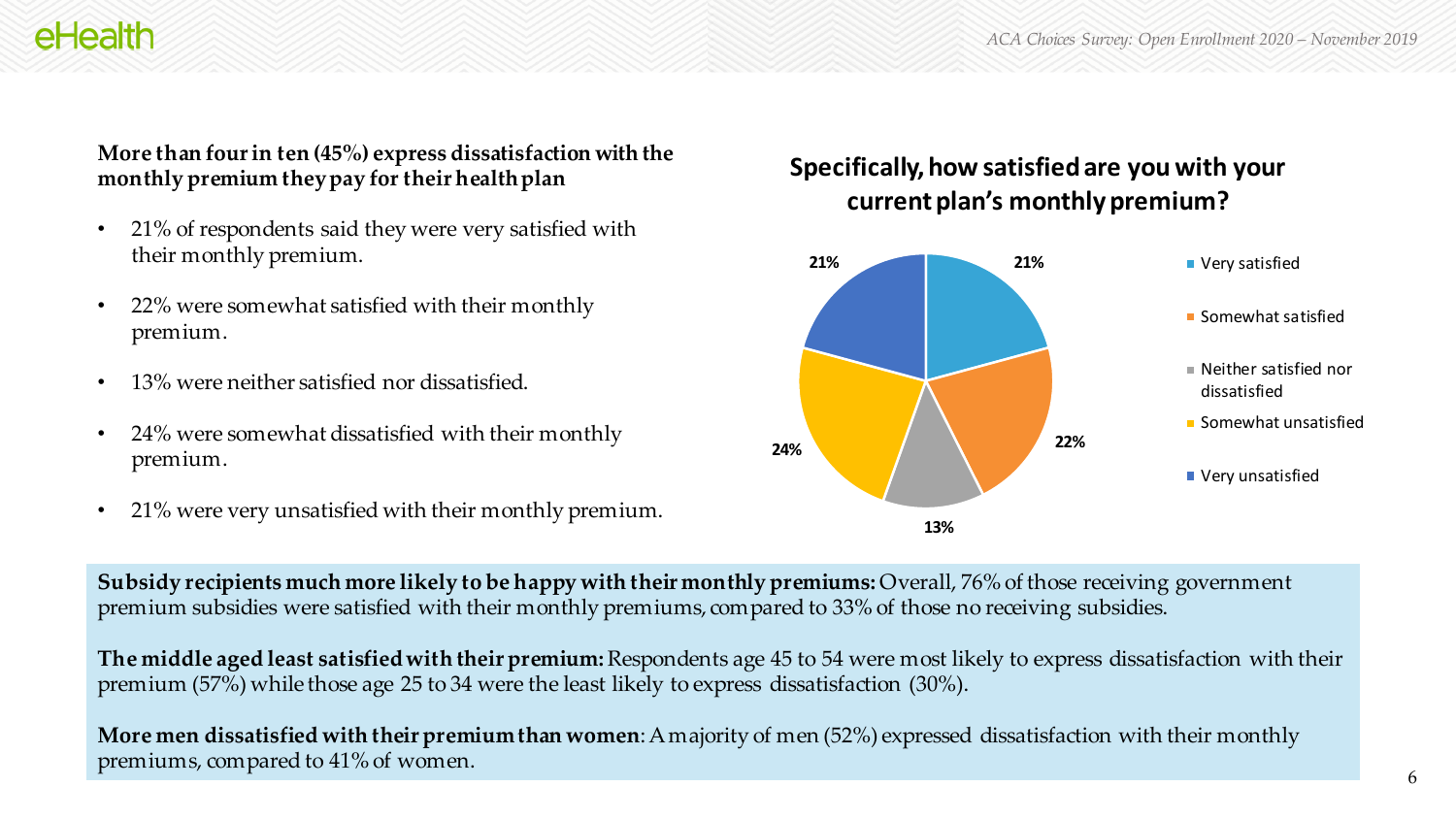### **Most consumers pick their health plans primarily based on monthly premium**

- 54% said they picked their health plan primarily based on the premium.
- 21% said their top consideration is the out-ofpocket costs they pay when receiving care.
- 19% cite coverage for their preferred doctors and hospitals.
- 2% cite coverage for their prescription drugs.

### **What is your most important consideration when picking a health insurance plan?**



**Premiums and covered doctors factor differently for subsidized vs. unsubsidized:** 57% of subsidy recipients and 53% of those not receiving subsidies cited monthly insurance premiums as their main consideration when choosing a health plan. Those with unsubsidized coverage were more likely to choose a plan based primarily on whether it covers their preferred doctors (22% compared to 11% among those receiving subsidies)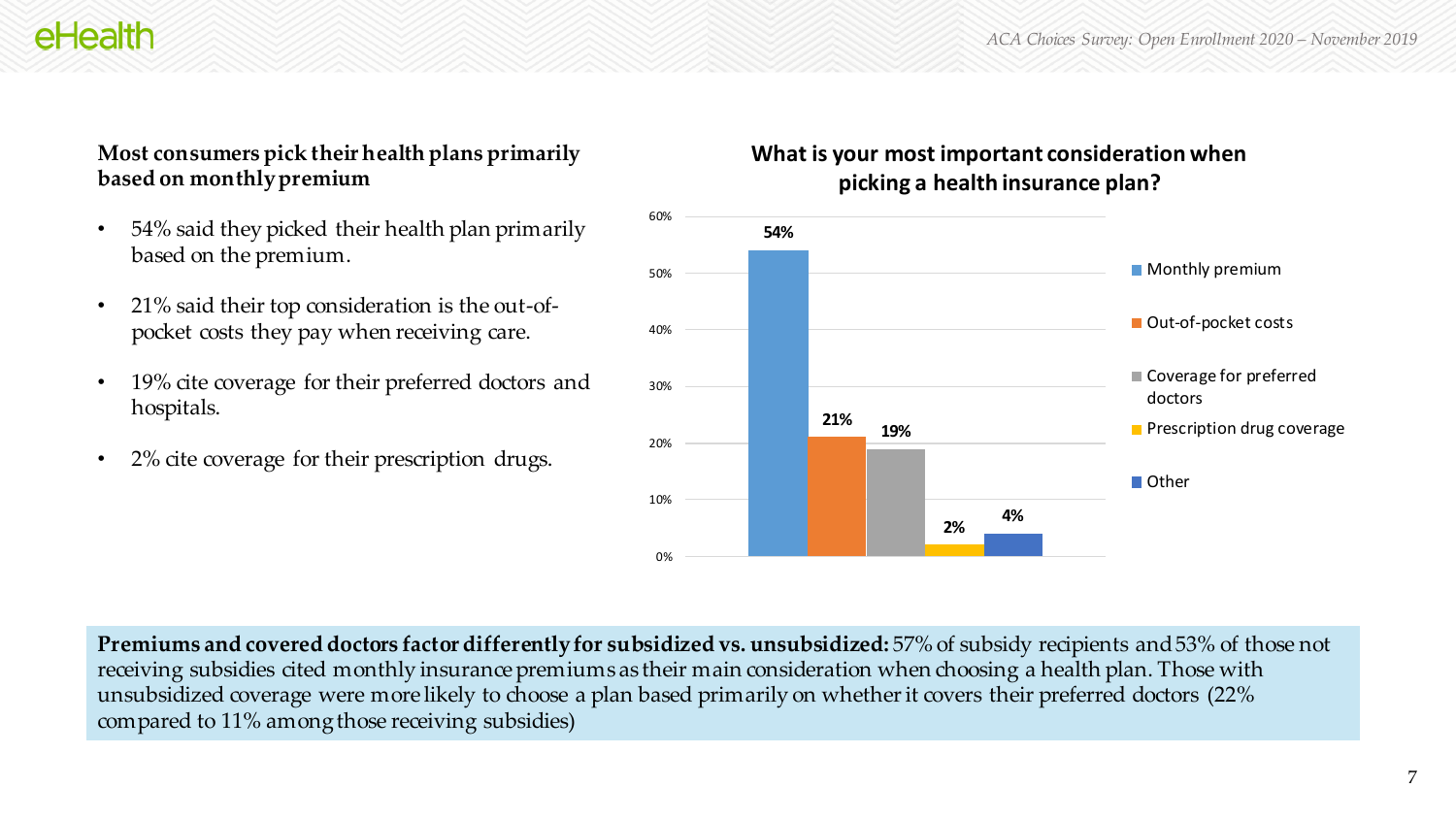#### **Methodology Note**

This report's findings are based on a voluntary survey of individual and family health insurance consumers who purchased policies compliant with the Affordable Care Act at eHealth.com. The survey took place in October 2019 and a total of 508 responses were collected. Consumers receiving government subsidies voluntarily identified themselves for the purposes of this survey. All figures were rounded to the nearest full percentage point. Total percentages may add to slightly more or less than 100 due to rounding.